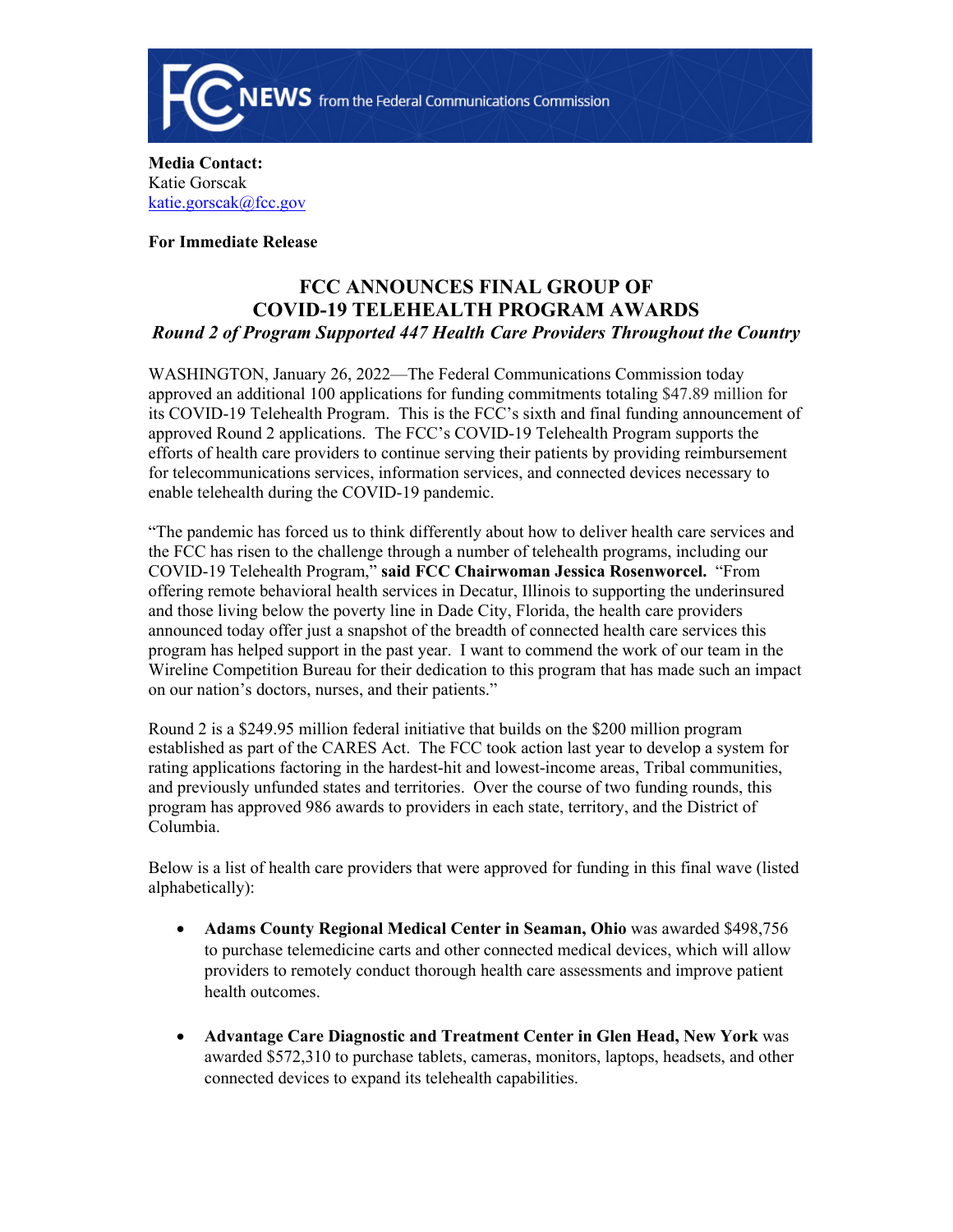- **AMH Comprehensive Medical Centers in Los Angeles, California** was awarded \$33,335 to purchase computers and monitors to expand telehealth care services at three different clinic locations across Los Angeles County.
- **Arkansas Valley Regional Medical Center in La Junta, Colorado** was awarded \$339,501 to purchase infrastructure upgrades, including upgraded network capabilities, to support growing telehealth needs.
- **Augusta University in Albany, Georgia** was awarded \$102,328 to purchase tablets and ultrasound devices that transmit images remotely, in order to provide diagnostic services to patients with respiratory issues, potential and confirmed COVID-19 infections, and others with COVID-19-like symptoms.
- **AWARE, Inc., in Anaconda, Montana** was awarded \$457,603 to purchase laptops, software, and wireless access points to improve the connectivity of their telehealth program, enhancing providers' capabilities to offer quality, accurate, and timely remote care for vulnerable populations.
- **Berkshire Healthcare Systems in Pittsfield, Massachusetts** was awarded \$835,068 to purchase remote telehealth peripherals, laptops, tablets, secure video licenses, and wireless network infrastructure to upgrade their network capacity to accommodate advanced telehealth services while also enabling residents to connect with families while in isolation.
- **Betty Jean Kerr People's Health Centers in St. Louis, Missouri** was awarded \$218,741 to purchase computers, phones, tablets, and networking devices, which will allow providers to remotely care for and assist patients with chronic illness, reducing the risk of COVID-19 transmission.
- **Bluestone Health Association of Princeton, West Virginia** was awarded \$169,383 to purchase telemedicine carts, monitors, laptops, desktops, and other telehealth equipment that will help health care staff to provide quality healthcare remotely.
- **Cabell Huntington Hospital in Huntington, West Virginia** was awarded \$493,888 to purchase webcams, laptops, and desktop computers to facilitate synchronous communication with patients and providers and to monitor and provide primary care services to COVID-19 patients, among other telehealth services.
- **California Rural Indian Health Board, a consortium of six health care providers in California**, was awarded \$638,914 to purchase telemedicine carts, Bluetoothenabled medical devices, computers, and telecommunication video licenses to improve access to primary care for rural residents, improve the remote monitoring of patients, and continue the care and monitoring of at-risk patients.
- **Canyonlands Community Health Care in Page, Arizona** was awarded \$506,702 for laptops, tablets, servers, web cameras, computers, patient telehealth platforms, and privacy and communication licenses to improve patient care, expand their telehealth services, and enhance remote monitoring.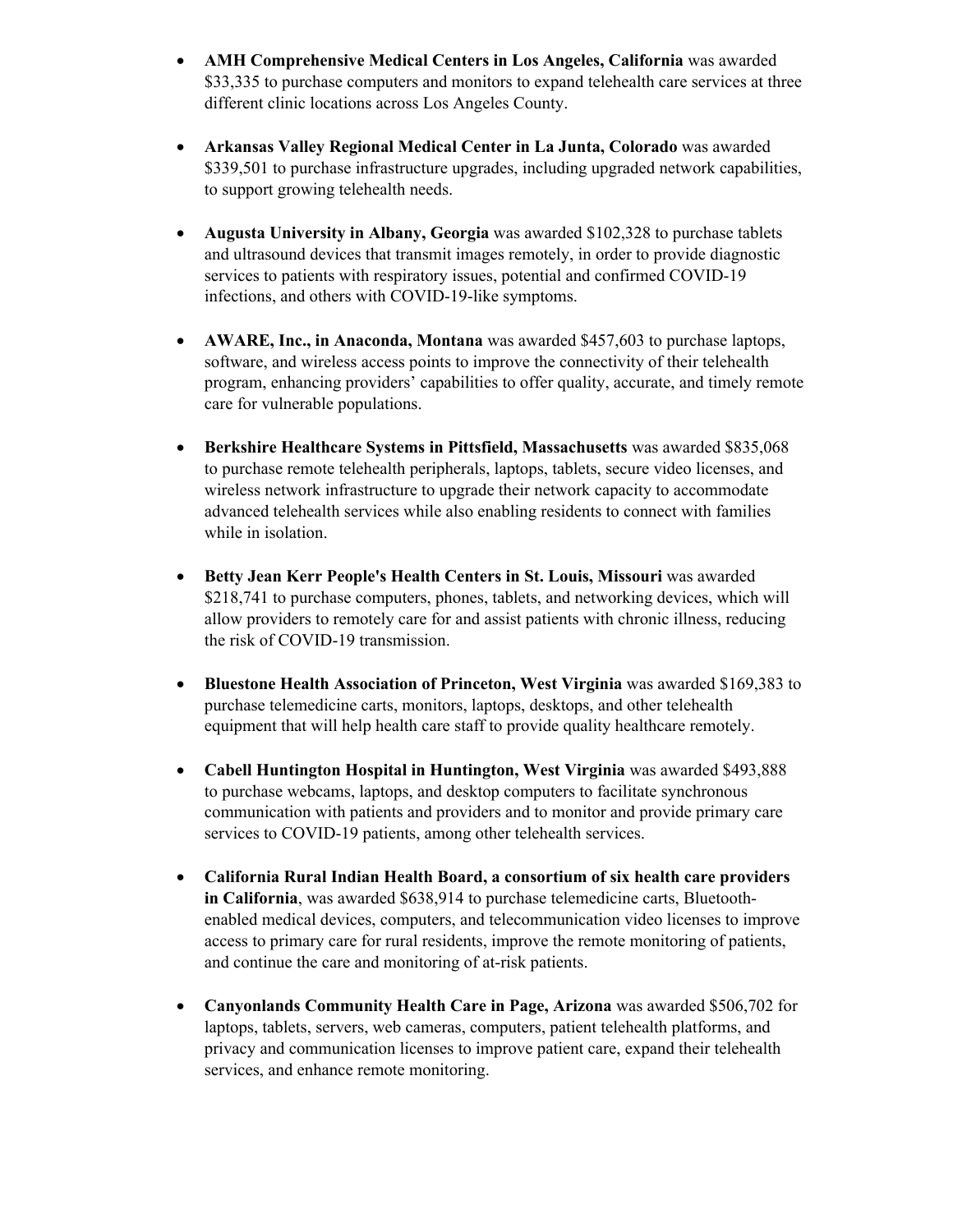- **Catholic Medical Center in Manchester, New Hampshire** was awarded \$1,000,000 to purchase laptops, tablets, and data plans to allow for remote patient evaluations and enhance other telehealth applications.
- **Children's Hospital of Wisconsin in Milwaukee, Wisconsin** was awarded \$447,400 for tablets and telehealth software to enable clinicians and staff to remotely monitor patients, decreasing the risk of COVID-19 exposure.
- **Christus Health in Irving, Texas** was awarded \$734,675 to purchase laptops, tablets, telehealth carts, and remote patient monitoring equipment to more effectively reach remote patients and to increase capacity for virtual care.
- **Cibola General Hospital in Grants, New Mexico** was awarded \$152,398 to purchase remote patient health monitoring equipment, which will be provided to providers and patients and provide consistent care and access to patient information.
- **City of Hope National Medical Center in Duarte, California** was awarded \$215,300 for laptops, tablets, cameras, headsets, and telehealth carts that will enable their providers to increase telehealth service offerings.
- **Clara Martin Center in Randolph, Vermont** was awarded \$128,517 to purchase laptops and remote monitoring devices, and to expand wireless capabilities to help minimize the effect of the limited transportation options in the area, aiding in maintaining regular patient and treatment provider contact.
- **Cobre Valley Regional Medical Center in Globe, Arizona** was awarded \$449,201 to purchase video conferencing subscriptions, tablets, and network hardware to connect providers directly with patients for COVID-19 follow-up care, as well as to maintain consistent communication for patients with chronic care needs.
- **Coleman Professional Services in Kent, Ohio** was awarded \$631,836 to purchase laptops to provide uninterrupted, secure, and reliable audio-visual telehealth services to their patients and expand their telehealth capabilities.
- **University of Colorado School of Medicine in Aurora, Colorado** was awarded \$691,230 to purchase computers, phones, and networking devices to improve access, remotely manage care for patients, reduce patient and provider exposure, and conserve vital personal protective equipment for caregivers.
- **CommuniCare Health Center in San Antonio, Texas** was awarded \$556,846 for mobile devices, such as phones and software, to expand their current telemedicine program, thereby increasing access to care for new and existing patients throughout the community.
- **Community Foundation Northwest Indiana in Munster, Indiana** was awarded \$539,840 to purchase computers, monitors, webcams, headsets, tablets, and network connection devices to increase their capacity to provide a variety of telehealth care services to patients.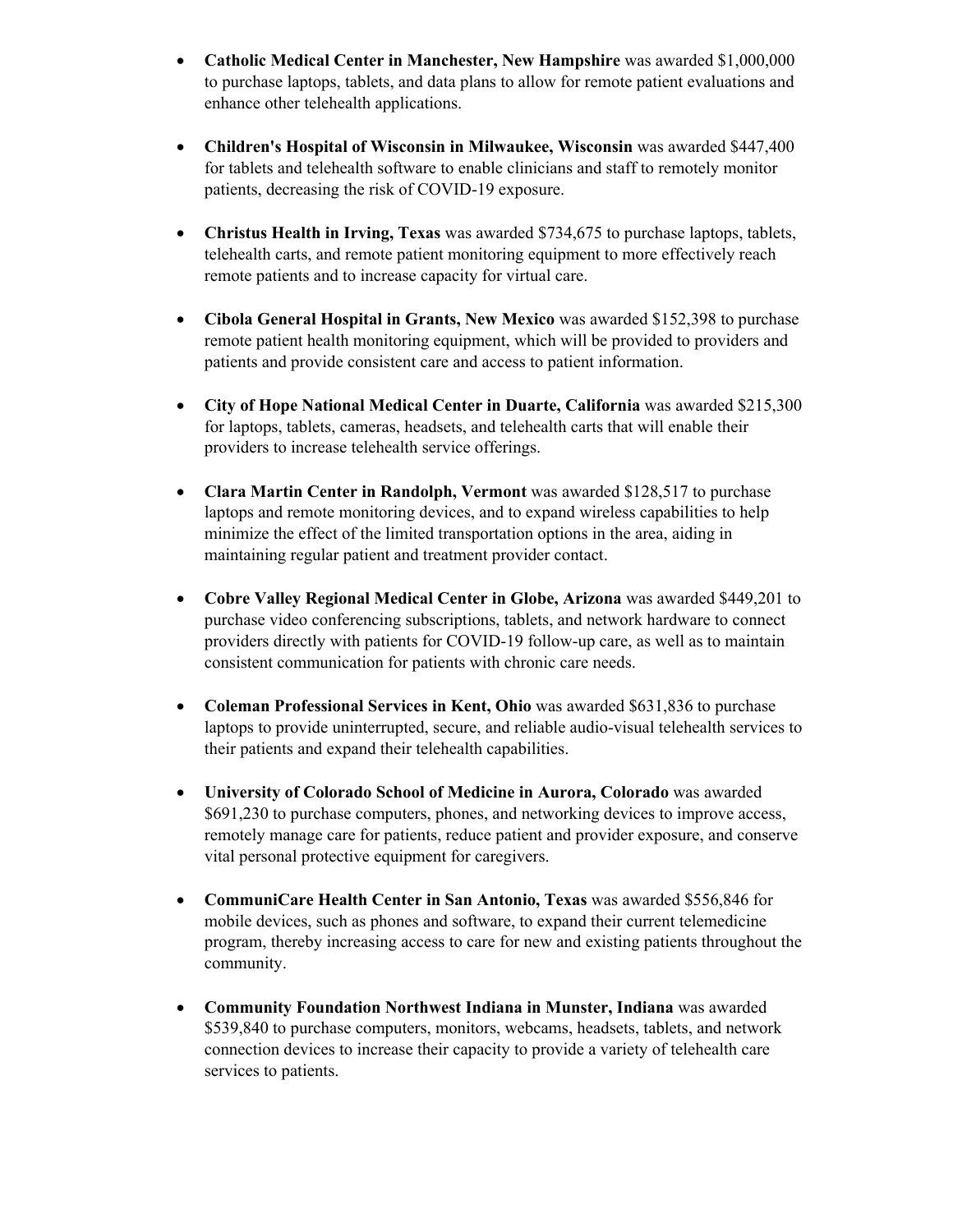- **Community Health Alliance of Pasadena, a system of health care providers in California** was awarded \$248,024 to purchase connected health monitoring devices and prepaid data plans to help provide safe and accessible care for high-risk and vulnerable patients within the community who would otherwise struggle to maintain connectivity.
- **Community Health Center of Yavapai in Prescott, Arizona** was awarded \$915,985 to purchase remote patient monitoring devices, telemedicine carts, internet connectivity, and Wi-Fi infrastructure upgrades to enable mobile provider care, maintain telehealth monitoring for patients with high-risk medical conditions, handle a greater volume of telehealth visits to promote social distancing, and increase access to low-income, uninsured patients without smart phones or internet service.
- **Community Health Partnership of Illinois in Chicago, Illinois** was awarded \$237,738 to purchase computers, video monitors, smart scales, blood pressure monitors, and blood glucose monitors, which will support patient monitoring and care management and help to reduce hospitalizations.
- **Community Health Systems, Inc., a consortium of six providers in California**, was awarded \$33,320 to upgrade its phone system to improve patient experience for its 11,000 patients, the majority of whom are living below the poverty line and are underinsured or uninsured.
- **Community Hospital, Inc., in Tallassee, Alabama** was awarded \$46,323 to purchase telehealth equipment, computers, and software to conduct patient visits and assessments remotely.
- **Credo Community Center for the Treatment of Addictions in Watertown, New York** was awarded \$541,077 to purchase laptops, tablets, and telehealth software to conduct health assessments, individual and group counseling, peer services, care management, and medication management.
- **Creek Valley Health Clinic in Colorado City, Arizona** was awarded \$241,586 to purchase remote patient monitoring devices, such as pulse oximeters, blood pressure devices, thermometers, and to provide loaner tablets to patients who may lack access to the devices needed to utilize telehealth care.
- **Dayton Children's Hospital in Dayton, Ohio** was awarded \$938,136 to purchase telehealth equipment, including tablets and remote monitoring devices, which will support their growing need for virtual consults and reduce the number of clinicians necessary for hands-on care, in turn reducing exposure to COVID-19.
- **The Dickinson County Healthcare System in Gaylord, Michigan** was awarded \$1,000,000 to purchase webcams, tablets, and remote patient monitoring devices to facilitate the provision of telehealth and meet the increased patient demand for telehealth services while reducing the spread of COVID-19.
- **East Carolina University in Greenville, North Carolina** was awarded \$367,900 to purchase remote patient health monitoring equipment, tablets, and data plans which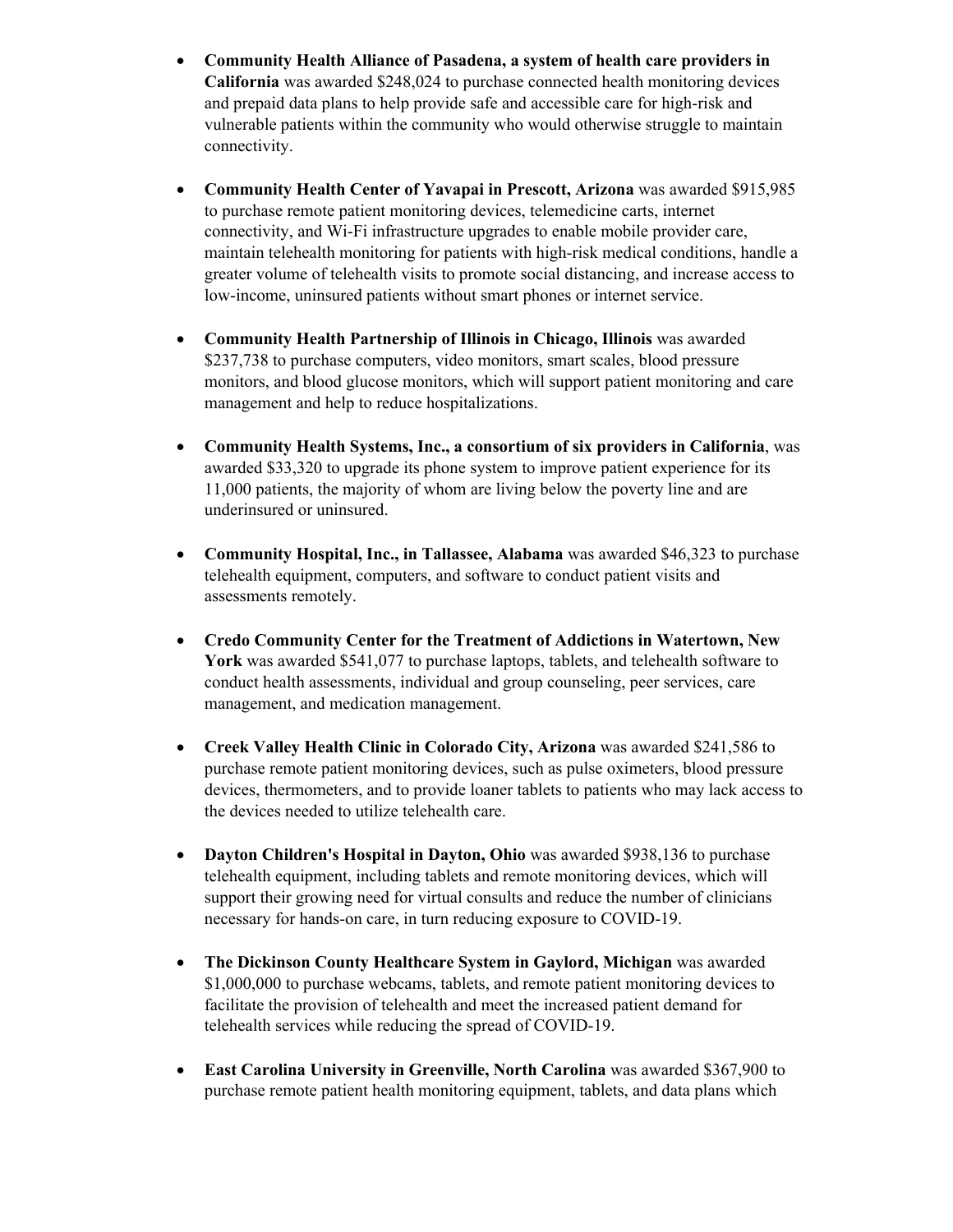will allow physicians and dentists to perform safe remote examinations in community settings and patient homes.

- **Edgewater Health in Gary, Indiana** was awarded \$411,750 to purchase tablets, digital cameras, and telemedicine platform software to enhance and expand their primary care and behavioral health telehealth service offerings.
- **Equitas Health in Columbus, Ohio** was awarded \$263,045 to purchase laptops, tablets, and remote patient monitoring kits for improved monitoring of high-risk patients who may be living with chronic illnesses.
- **Family Counseling Center in Kennett, Missouri** was awarded \$163,900 to purchase tablet devices and software to deliver telehealth services to patients in Southeastern Missouri, where lack of transportation can pose a significant barrier to care in the largely rural area.
- **Glencoe Regional Health Services in Glencoe, Minnesota** was awarded \$53,688 to purchase video-capable laptops and other telehealth devices which will help to enhance the telehealth services and ensure that patients who are unable to seek care in person are able to access remote care.
- **Great River Medical Center in Blytheville, Arkansas** was awarded \$134,645 to purchase telehealth software and upgraded communications devices to improve patient outcomes by sharing information including COVID-19 electronic lab results, immunizations, and other patient health information across rural areas.
- **Health West, Inc., a system of providers throughout Idaho**, was awarded \$774,240 to purchase computers, accessories, cameras, data and privacy software, routers, and telecommunications software licenses to improve and enhance telehealth services and create a robust network to support telehealth services going forward.
- **HealtHIE Georgia, a system of providers throughout the state**, was awarded \$923,986 to purchase telehealth carts, laptops, tablets, and remote patient monitoring devices to enable remote care, coordination, and telehealth for residents of underserved rural Georgia.
- **HealthNet in Indianapolis, Indiana** was awarded \$620,007 to establish a system of virtual telephone visits and real time video conferencing to enable the center to increase patient access by reducing barriers to care and more effectively care for patients with COVID-19 who may be discharged from the hospital or recovering at home.
- **Herald Christian Health Center in Rosemead, California** was awarded \$604,854 to purchase laptops, computers, accessories, servers, and routers to increase their network's capacity to support expanded telehealth service offerings and improve access to care.
- **Heritage Behavioral Health Center in Decatur, Illinois** was awarded \$294,000 for telehealth devices and software subscriptions to facilitate remote access to video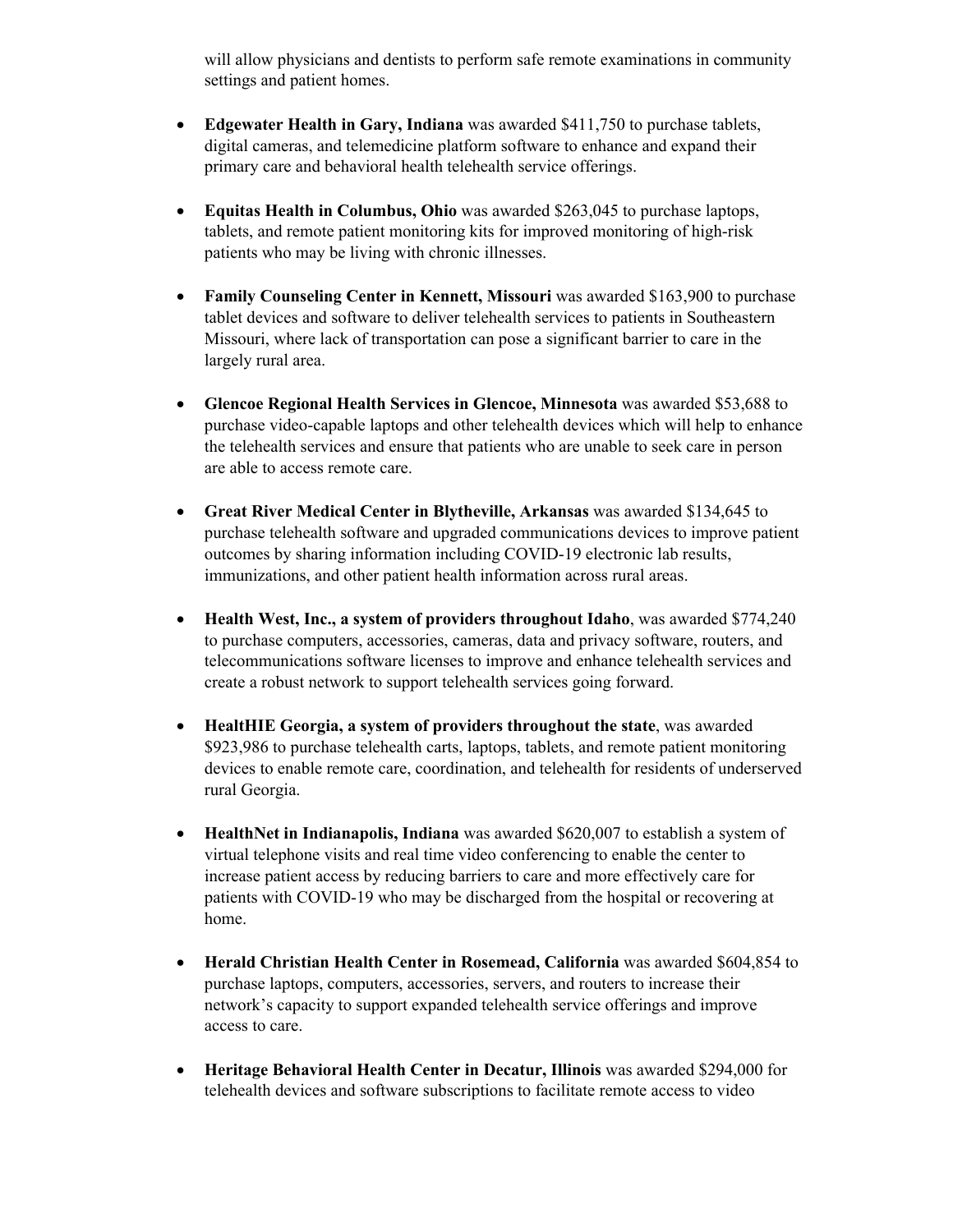telehealth services.

- **Heritage Health and Housing, Inc., in New York, New York** was awarded \$701,277 to purchase servers and tablets to increase telehealth services and enhance remote patient monitoring to provide vital services to their underserved community.
- **High Country Community Health Center in Boone, North Carolina** was awarded \$495,429 to purchase tablets and other connected devices to enhance and facilitate their telehealth services and remote monitoring program.
- **Hill Country MHDD Centers, a system of 15 providers throughout Texas** was awarded \$847,968 to acquire laptops and security software services which will allow providers to replace outdated desktop equipment, improve mobility of staff, and allow staff to provide better assistance to their patients through quicker access to internal systems.
- **Hocking Valley Community Hospital in Logan, Ohio** was awarded \$410,647 to purchase laptops, tablets, remote monitoring devices, Wi-Fi services, and telehealth software to provide patient care in COVID-19 isolation rooms, allow for remote home monitoring with virtual check-ins, and for virtual treatment of opioid addiction.
- **Houlton Regional Hospital in Houlton, Maine** was awarded \$277,934 to purchase devices, including tablets and telehealth carts, and software, that will support and connect patients to both primary care and specialty care physicians.
- **Jamaica Hospital in Jamaica, New York** was awarded \$925,912 to purchase laptops, tablets, mobile phones, and patient monitoring cameras to equip providers with the necessary tools to conduct virtual telehealth visits and consultations, and to improve access to primary and specialty care and reduce strain on the hospital.
- **Kadlec Regional Medical Center in Kennewick, Washington** was awarded \$762,420 to purchase patient monitoring kits that contain tablets, software, and accessories to monitor high-risk patients' vital signs at home to avoid unnecessary COVID-19 exposures.
- **Kaweah Delta Health Care District in Visalia, California** was awarded \$994,003 to purchase tablets, software, and shared computing services to keep up with increasing telehealth demands and provide improved telehealth service to its patients.
- **Kern County Hospital Authority in Bakersfield, California** was awarded \$600,320 to purchase tablets, laptops, monitors, and other telehealth devices to provide primary and specialty care services remotely.
- **Lakewood Health System in Staples, Minnesota** was awarded \$376,200 to purchase devices essential to their Remote Patient Monitoring program, including tablets, connected weight scales, pulse oximeters, and blood pressure monitors to provide telehealth services to patients.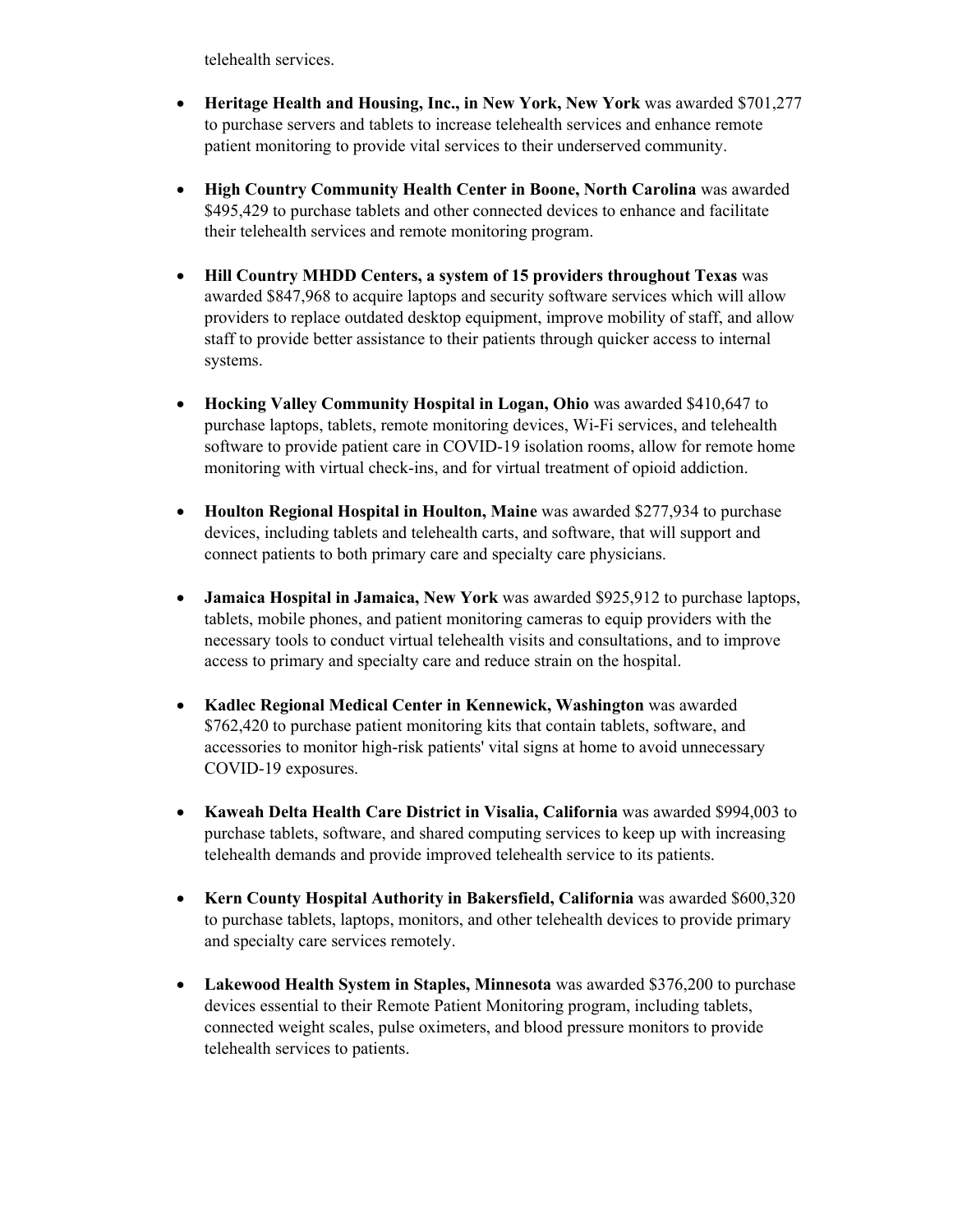- **Los Angeles Christian Health Centers in Los Angeles, California** was awarded \$47,219 to purchase mobile devices and laptops for use by hard-to-reach patients, including those who may be experiencing homelessness, so they can continue to access medical care.
- **University of Louisville Health in Louisville, Kentucky** was awarded \$571,652 to purchase telemedicine software, mobile phones, data plans, webcams, and network equipment to conduct telehealth visits and ensure quality health care throughout the pandemic.
- **Marion General Hospital in Marion, Indiana** was awarded \$716,050 to acquire telemedicine carts, tablets, peripherals, and bidirectional audio-visual equipment to expand telehealth capabilities.
- **McLeod Regional Medical Center of the Pee Dee, as part of a system of hospitals in South Carolina** was awarded \$764,309 to implement wireless network infrastructure upgrades, and to purchase other telehealth equipment, such as headsets and cameras, that will increase their telehealth service capacity while reducing the exposure and spread of COVID-19 throughout the hospitals.
- **Mercy Foundation in Roseburg, Oregon** was awarded \$375,768 to purchase a telehealth platform system to implement rural school-based telehealth clinics, providing direct access to primary care and increasing the number of children who have access to quality healthcare.
- **The Michigan Masonic Home in Alma, Michigan** was awarded \$519,532 to purchase telemedicine kits and remote monitoring devices to provide telemedicine services to the senior population of the area, due to their susceptibility to health complications during the COVID-19 pandemic.
- **Morehouse Healthcare in Atlanta, Georgia** was awarded \$907,235 to purchase remote patient health monitoring equipment and software, which will enable providers to monitor patients, provide frequent check-ins, and easily conduct provider-toprovider consultations.
- **Mount Sinai Medical Center in Miami Beach, Florida** was awarded \$925,208 to purchase video cameras, tablets, computers, servers, telehealth software, and telehealth carts to enhance patient care and to improve communication internally and between patients and their families.
- **Multi-Cultural Health Evaluation Delivery System in Erie, Pennsylvania** was awarded \$80,137 to purchase computers, tablets, phones, and remote monitoring devices to allow providers, interpreters, and patients to connect more easily with each other and to have a higher level of quality for telehealth visits.
- **Navicent Health in Macon, Georgia** was awarded \$549,463 to purchase telehealth carts, video conferencing software, clinical workstations, and phone solutions to support and enhance their telehealth services for patients.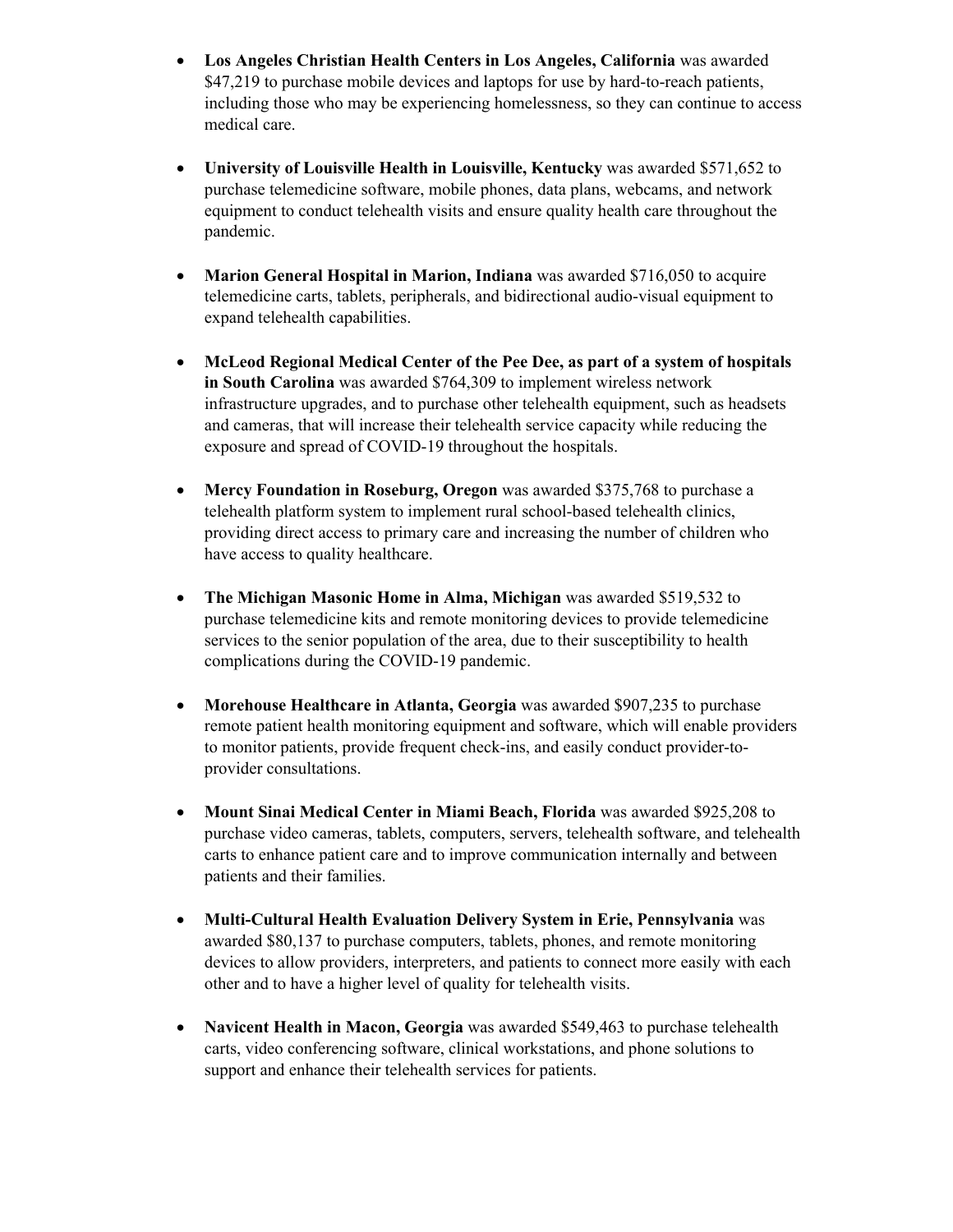- **Neighborhood Health in Alexandria, Virginia** was awarded \$968,632 to acquire laptops, telemedicine carts, monitors, tablets, phones, servers, secure internet services, and connected devices, which will help improve and expand telehealth services.
- **New Frontier in Fallon, Nevada**, was awarded \$134,353 to purchase computers, tablets, and telemedicine clinical assistant carts, which will provide secure videoconferencing and transmission of diagnostic information for primary care and mental health services.
- **North Central Texas Community Health Care Center in Wichita Falls, Texas** was awarded \$531,156 to purchase computers, phones, and telemedicine carts to provide virtual care to patients without access to technology, to help reduce exposure to COVID-19 in the community.
- **North Homes, Inc., in Grand Rapids, Minnesota** was awarded \$233,446 to purchase tablets and telehealth carts, which will provide secure videoconferencing and the transmission of diagnostic information for performing outpatient services.
- **Northeast Valley Health Corporation in San Fernando, California** was awarded \$341,392 to acquire tablets, desktop computers, phones, and telehealth services to expand the center's telehealth capabilities.
- **Northpointe Behavioral Healthcare, a system of providers in Michigan**, was awarded \$37,679 to purchase laptops, monitors, servers, webcams, and other connected devices to help facilitate telehealth services and increase efficiency in patient care.
- **Oklahoma Department of Corrections in Oklahoma City, Oklahoma** was awarded \$202,692 to purchase telemedicine carts to increase the quantity and quality of remote health care while decreasing transportation time, safety risks, and exposure to COVID-19 in the community.
- **One Brooklyn Health System in Brooklyn, New York** was awarded \$354,000 to purchase devices integral to their remote patient monitoring platform including laptops, connected scales, blood pressure cuffs, blood sugar monitors, pulse oximeters, and thermometers, which will allow clinicians to easily access patient data through an online portal, making patient consultation more efficient.
- **Open Door Community Health Centers in Arcata, California** was awarded \$201,300 to purchase virtual interpretation services, specialized telemedicine carts, and ECG devices that can be operated remotely to provide continuous quality health care in a virtual and private setting.
- **Pediatric and Family Medical Center in Los Angeles, California** was awarded \$357,096 to purchase laptops, hotspots, telehealth platform subscriptions, and remote monitoring devices to continue providing care to their most vulnerable patients with chronic diseases by reducing the need for patients to travel to appointments and thereby decreasing the risk of exposure to COVID-19.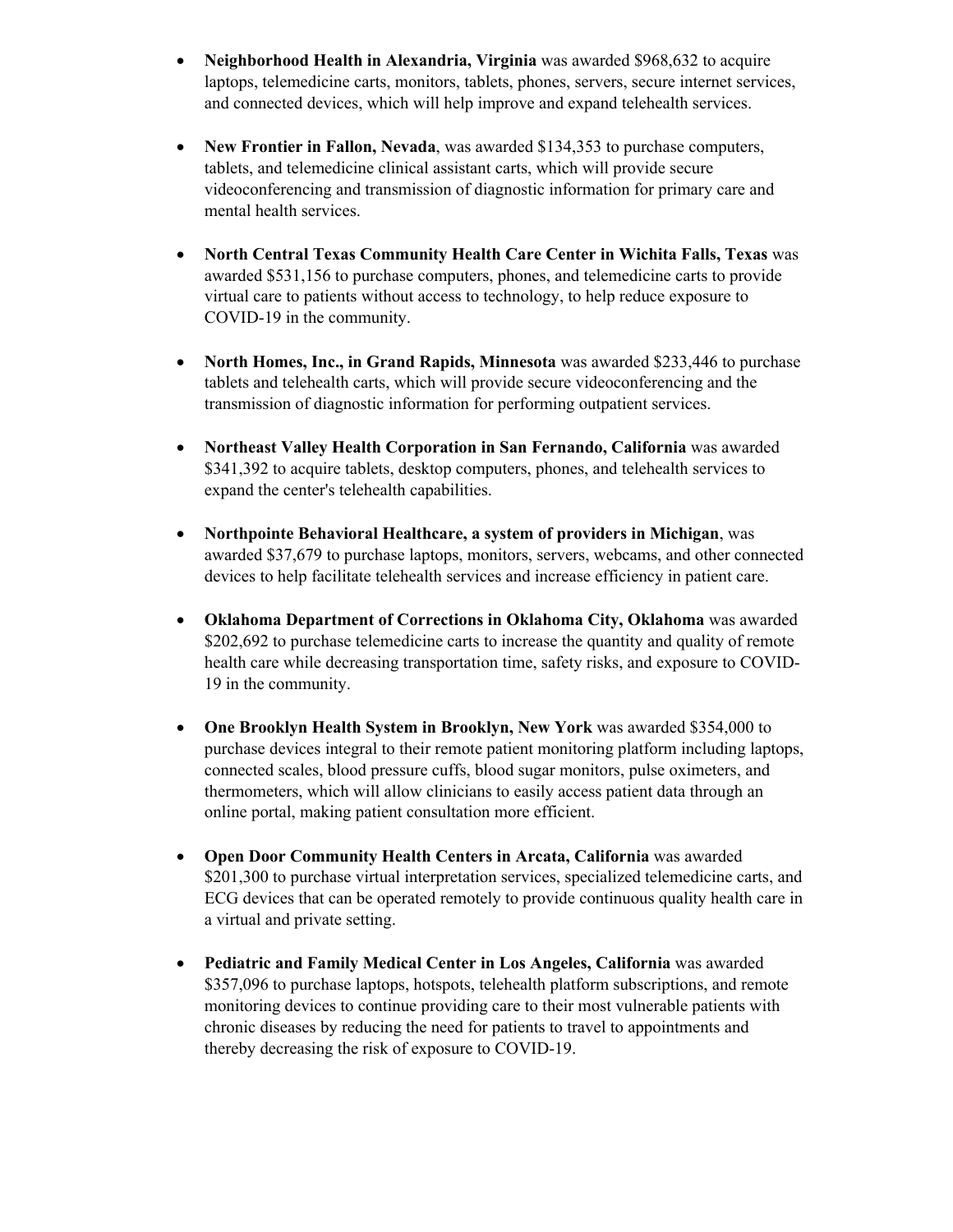- **Potomac Valley Hospital in Keyser, West Virginia** was awarded \$70,669 to purchase telemedicine carts for the provision of telehealth services, which will help the hospital provide routine care for those whose access to transportation has been limited by COVID-19, follow-up appointments for specialty care and surgical services, and remote preventive medical services.
- **Premier Community Healthcare Group in Dade City, Florida** was awarded \$569,940 for remote monitoring devices as well as upgraded telecommunications infrastructure, which will improve access to care and decrease delays for the most isolated and vulnerable patients, many of whom are underinsured, uninsured, or living below the poverty line.
- **Premium Health, Inc., in Brooklyn, New York** was awarded \$29,438 to purchase laptops, Voice over Internet Protocol services, as well as an online telemedicine platform, to provide telehealth services for the first time to its patients, most of whom are at or below the poverty line.
- **Prestera Center for Mental Health Services in Huntington, West Virginia** was awarded \$166,050 to purchase laptops, tablets, and network equipment to expand telehealth services to aid in combatting the rising needs for mental health care, exacerbated by the psychological effects of the COVID-19 pandemic.
- **Primary Care Health Services, Inc., in Pittsburgh, Pennsylvania** was awarded \$321,183 to purchase laptops, computers, monitors, internet connectivity, monitoring and management software, and telehealth carts to continue to provide remote care to vulnerable populations and encourage vulnerable populations to stay home to reduce the spread of COVID-19.
- **The Providence Community Health Centers, a system of providers in Rhode Island**, was awarded \$898,467 to purchase telehealth software and remote patient health monitoring devices, which will facilitate the provision of primary care, including obstetrics, gynecology, behavioral health, asthma/allergy, dental, optometry, and podiatry to patients under the federal poverty line.
- **Riverwood Healthcare Center in Aitkin, Minnesota** was awarded \$250,488 to purchase internet-connected transmitting hubs and Bluetooth-connected devices to share patient data and improve patient quality of care by bridging the gap between patients and their healthcare providers.
- **Roper St. Francis Hospital-Berkeley in Charleston, South Carolina** was awarded \$630,678 to purchase remote patient health monitoring equipment, which will be distributed to patients with chronic conditions to provide continuous remote care while decreasing the risk of COVID-19 exposure.
- **SAC Health System in San Bernardino, California** was awarded \$540,319 to purchase computers, phones, and other networking devices in order to provide access to telehealth services to additional patients, many of whom are in remote and rural areas.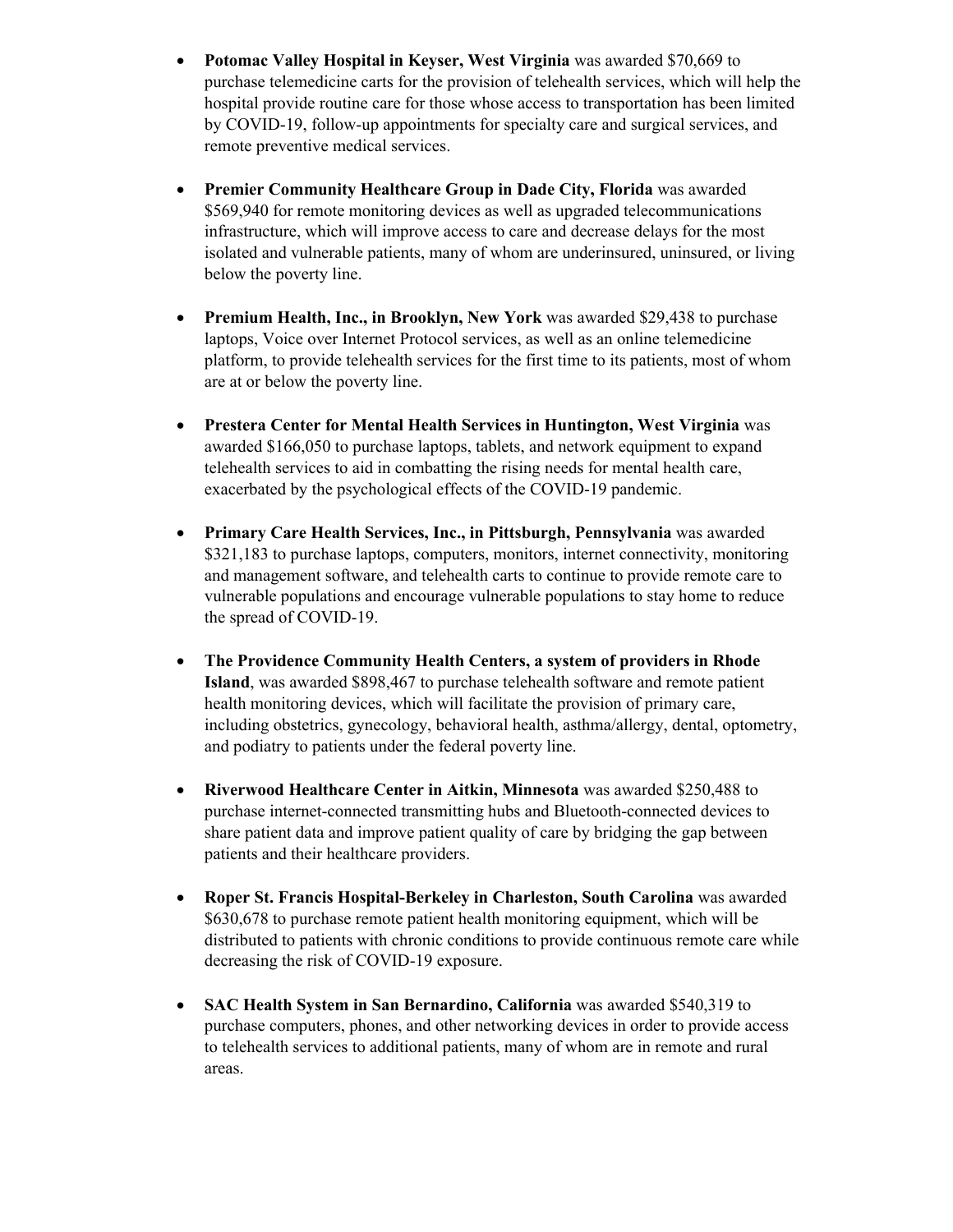- **San Ysidro Health in San Diego, California** was awarded \$1,000,000 to purchase computers, monitors, translation software, and remote patient monitoring devices to increase patient engagement and continuity of care in a virtual telehealth environment.
- **Scioto Paint Valley Mental Health Center in Chillicothe, Ohio** was awarded \$400,712 to purchase laptops, hotspots, network upgrades, and video conferencing subscriptions to expand the clinic's capabilities in remote patient monitoring by increasing clinician connectivity, allowing health care professionals to work from home, minimizing exposure to COVID-19, and enabling after-hours crisis care.
- **Spartanburg Regional Health Services District in Spartanburg, South Carolina** was awarded \$152,230 to lease tablets and other telehealth devices, to enable the medical center to increase the number of patients that can be monitored from home, thereby leading to a decrease of both hospitalizations and re-hospitalizations.
- **Speare Memorial Hospital in Plymouth, New Hampshire** was awarded \$307,324 to purchase tablets and wireless network infrastructure upgrades, to help the hospital expand current telehealth offerings and outreach to unserved populations including long-term care facilities and a veteran housing complex.
- **St. Elizabeth Medical Center, Inc., a system of hospitals throughout Kentucky**, was awarded \$949,340 to purchase remote patient monitoring devices, video conferencing subscriptions, telehealth kiosks, and internet connectivity installation to support a dedicated team of virtual health care providers, which will increase primary, pediatric, specialty, and internal medicine care as well as support a 24-hour nurse triage line.
- **St. Luke's Hospital in Bethlehem, Pennsylvania** was awarded \$796,010 to purchase tablets and virtual consultation system equipment, to provide consistent telehealth care and increased specialty care across a large geographic service area and to decrease delays to receiving care.
- **St. Mary's Health Wagon in Wise, Virginia** was awarded \$40,800 to purchase telemedicine carts and connected devices to reduce foot traffic at physical sites, and minimize COVID-19 transmission.
- **Summit Community Care Clinic in Frisco, Colorado** was awarded \$143,495 to purchase laptops and other equipment necessary to provide secure and efficient medical, dental, and behavioral health care remotely.
- **Tessie Cleveland Community Services Corporation in Los Angeles, California** was awarded \$394,142 to purchase telecommunication services and connected telehealth devices which will be distributed to patients who do not have access to technology and would otherwise be unable to receive telehealth care.
- **ThedaCare, a system of providers throughout Wisconsin**, was awarded \$728,429 to purchase tablets, as well as specialized telehealth software, to increase access to specialty care for thousands of patients.